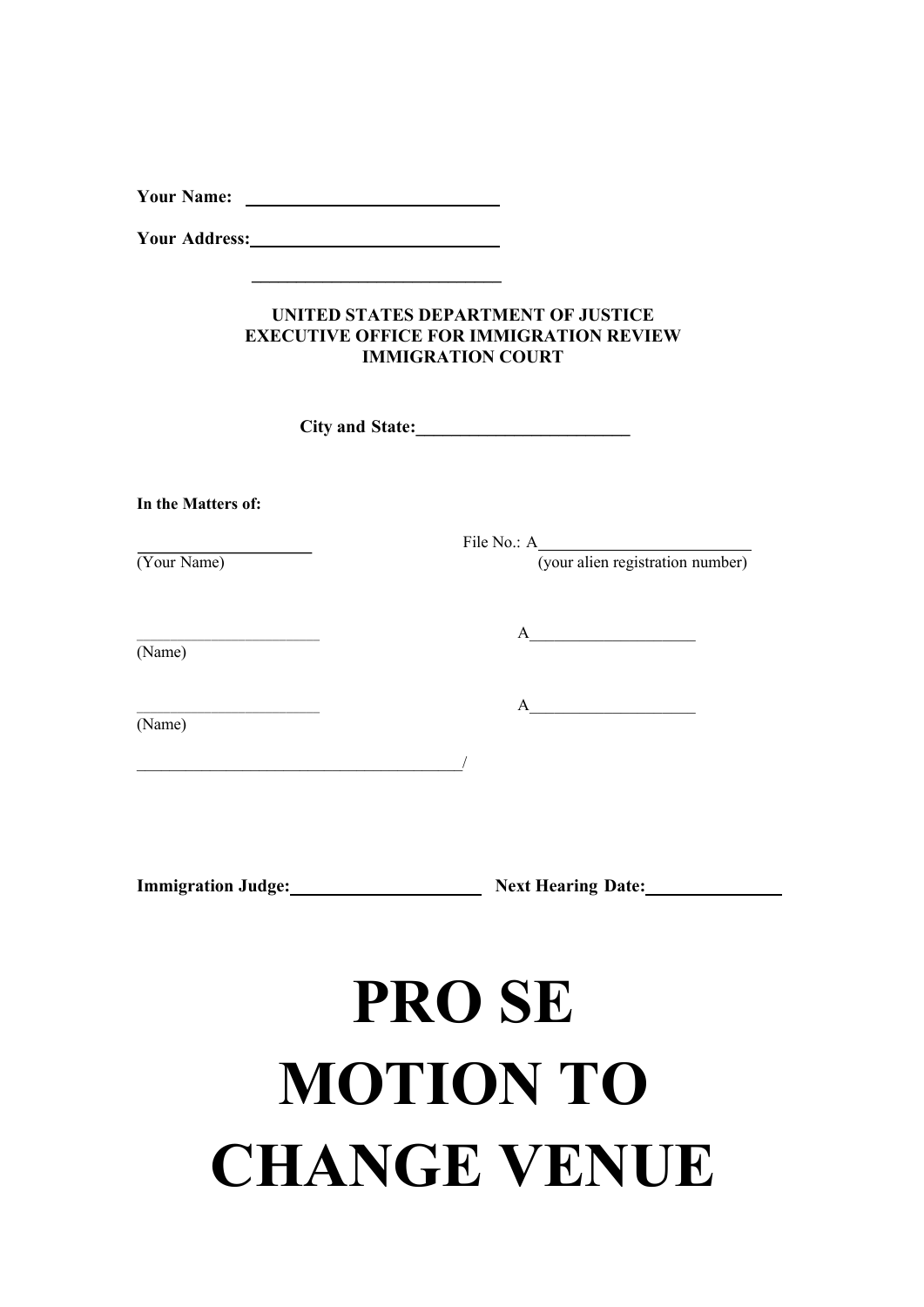### **RESPONDENT'S MOTION TO CHANGE VENUE**

Now comes Respondent, (Name), and moves this Honorable Court to change the venue of his/her removal proceedings

from: (city and state where case currently is)

to: (city and state where you want your case moved).

I seek this change of venue pursuant to 8 CFR § 1003.20.

In support of this motion, I state as follows:

Respectfully submitted,

Dated:

Name<sup>1</sup>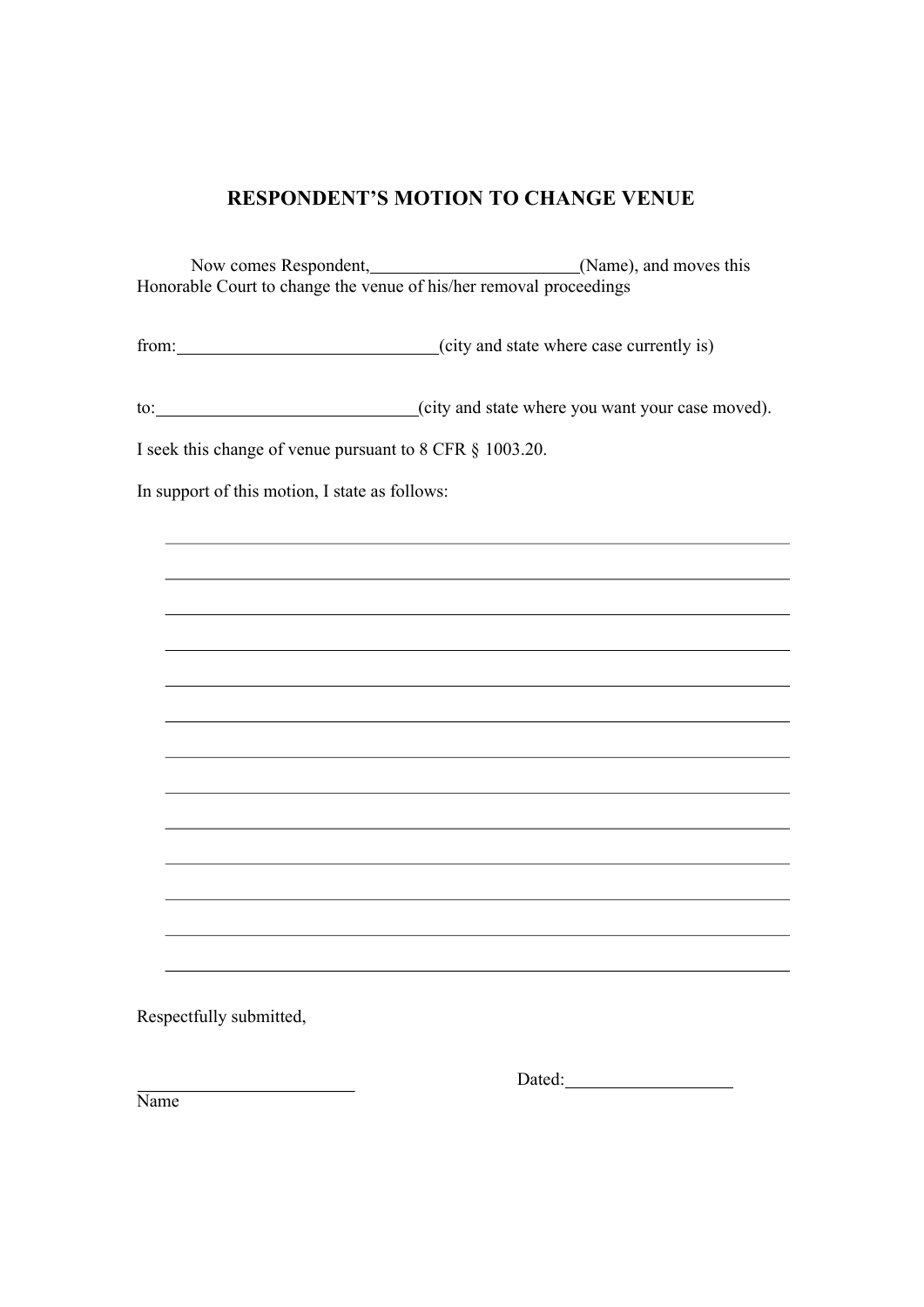#### **United States Department of Justice Executive Office for Immigration Review Immigration Court**

[*the court's location (city or town) and state*]

In the Matter of: Alien Number:

[the respondent's name] [the respondent's alien number]

#### **ORDER OF THE IMMIGRATION JUDGE**

Upon consideration of the respondent's Motion to Change Venue, it is HEREBY **ORDERED** that the motion be □ **GRANTED** □ **DENIED** because:

- $\Box$  DHS does not oppose the motion.
- $\Box$  The respondent does not oppose the motion.
- $\Box$  A response to the motion has not been filed with the court.
- □ Good cause has been established for the motion.
- $\Box$  The court agrees with the reasons stated in the opposition to the motion.
- $\Box$  The motion is untimely per  $\Box$
- □ Other:

Deadlines:

- $\Box$  The application(s) for relief must be filed by  $\Box$
- $\Box$  The respondent must comply with DHS biometrics instructions by

Date Immigration Judge

Certificate of Service This document was served by: [ ] Mail [ ] Personal Service To: [ ] Alien [ ] Alien c/o Custodial Officer [ ] Alien's Atty/Rep [ ] DHS Date: By: Court Staff